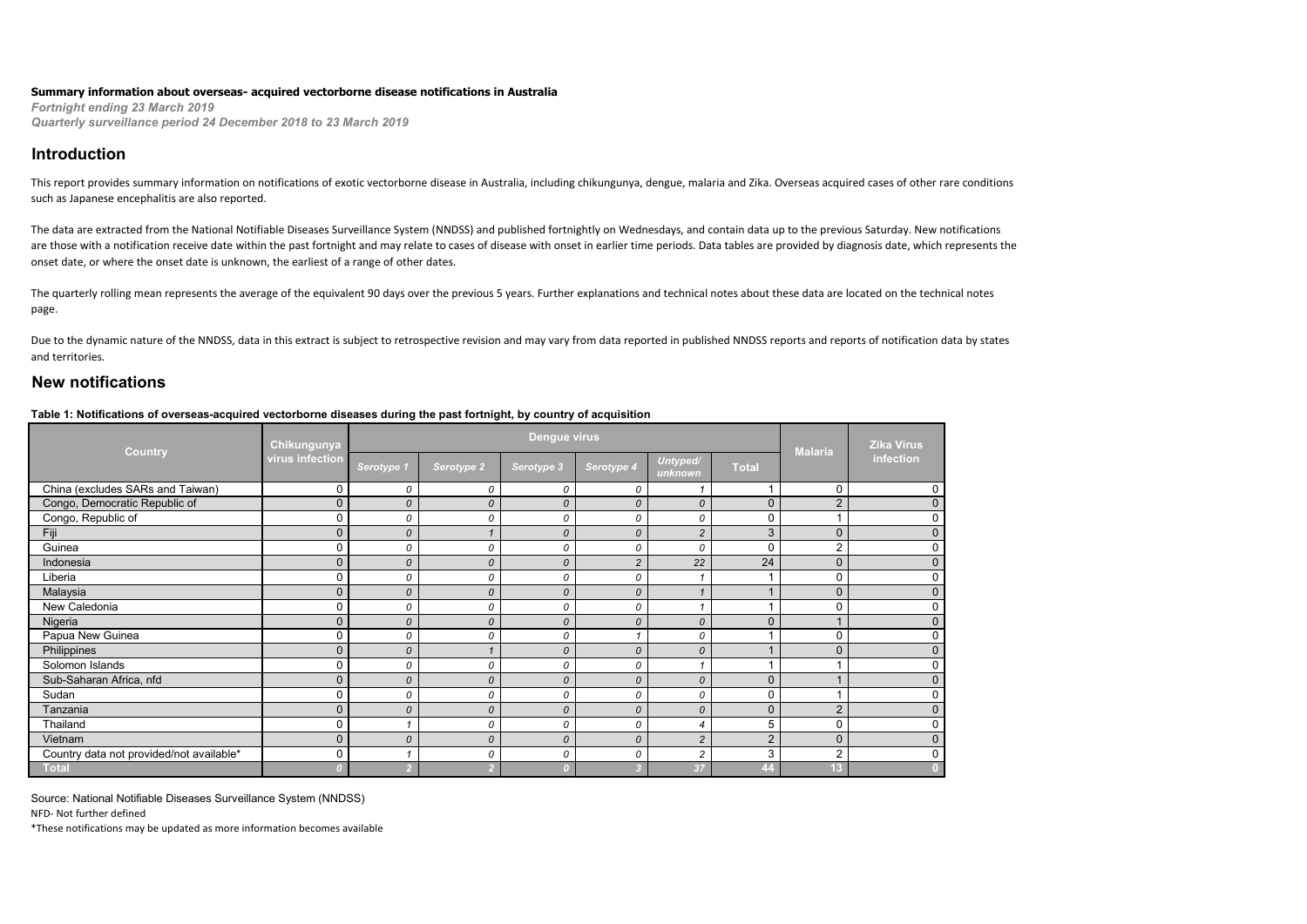## **Summary tables**

**Table 2: Confirmed cases of chikungunya virus infection during the past quarter, and comparison to the quarterly rolling mean, by month and place of acquisition**

|                                          |                             |                              |                               |                     |                            | 2019                        | <b>Notifications</b>       | Quarterly     | Ratio past 90<br>days to the |
|------------------------------------------|-----------------------------|------------------------------|-------------------------------|---------------------|----------------------------|-----------------------------|----------------------------|---------------|------------------------------|
| Country                                  | 2014                        | 2015                         | 2016                          | 2017                | 2018                       | <b>YTD</b>                  | for the past 90            | olling 5 year | rolling 5 year               |
|                                          |                             |                              |                               |                     |                            |                             | days                       | mean          | mean                         |
| Sudan                                    | $\mathbf{0}$                | $\mathbf 0$                  | $\mathbf 0$                   | 0                   | $\mathbf{1}$               | $\overline{2}$              | $\overline{2}$             | 0.0           | 0.0                          |
| Thailand                                 | $\mathbf{1}$                | $\mathbf{1}$                 | $\mathbf{1}$                  | 4                   | 2                          | $\mathbf{1}$                | 2                          | 0.6           | 3.3                          |
| Country data not provided/not available* | $\overline{2}$              | $\mathbf{1}$                 | $\mathbf{1}$                  | 0                   | $\mathbf{1}$               | $\mathbf{1}$                | $\mathbf{1}$               | 0.2           | 5.0                          |
| India                                    | 4                           | 12                           | 62                            | 26                  | 22                         | $\mathbf 0$                 | $\mathbf 0$                | 1.6           | 0.0                          |
| Indonesia                                | 45                          | 23                           | 18                            | 8                   | 5                          | $\mathbf 0$                 | $\mathbf 0$                | 7.6           | 0.0                          |
| Philippines                              | 3                           | 2                            | 7                             | 5                   | 2                          | $\mathbf 0$                 | 0                          | 1.2           | 0.0                          |
| Vietnam                                  | $\mathbf{0}$                | $\mathbf{0}$                 | $\pmb{0}$                     | $\overline{4}$      | $\mathbf{1}$               | $\mathbf{0}$                | $\mathbf 0$                | 0.2           | 0.0                          |
| Samoa                                    | 25                          | 20                           | $\overline{2}$                | 0                   | $\mathbf{1}$               | $\mathbf 0$                 | $\mathbf 0$                | 5.0           | 0.0                          |
| Nepal                                    | $\mathbf{0}$                | $\mathbf 0$                  | $\mathbf{1}$                  | $\mathbf 0$         | $\mathbf{1}$               | $\pmb{0}$                   | $\mathbf 0$                | 0.0           | 0.0                          |
| Nigeria                                  | $\mathbf 0$                 | $\mathbf{1}$                 | $\mathbf 0$                   | 0                   | $\mathbf{1}$               | 0                           | $\mathbf 0$                | 0.2           | 0.0                          |
| Ghana                                    | $\mathbf 0$                 | $\mathbf 0$                  | $\mathbf{0}$                  | 0                   | $\mathbf{1}$               | $\pmb{0}$                   | $\mathbf 0$                | 0.2           | 0.0                          |
| Tanzania                                 | $\mathbf 0$                 | 0                            | 0                             | 0                   | 1                          | 0                           | 0                          | 0.0           | 0.0                          |
| Bangladesh                               | $\mathbf 0$                 | 0                            | $\mathbf{1}$                  | 35                  | $\pmb{0}$                  | $\pmb{0}$                   | $\mathbf 0$                | 0.4           | 0.0                          |
| Somalia                                  | $\mathbf 0$<br>$\mathbf{0}$ | 0<br>9                       | 0<br>$\pmb{0}$                | 4<br>$\overline{2}$ | $\mathbf 0$                | $\mathbf 0$                 | $\mathbf 0$                | 0.6           | 0.0                          |
| Colombia<br>Pakistan                     | $\Omega$                    | 0                            | $\mathbf 0$                   | $\overline{2}$      | $\mathbf 0$<br>$\mathbf 0$ | $\mathbf 0$<br>$\mathbf 0$  | $\mathbf 0$<br>$\mathbf 0$ | 1.4<br>0.0    | 0.0<br>0.0                   |
| Papua New Guinea                         | $\mathbf 0$                 | $\mathbf{0}$                 | $\overline{0}$                | $\overline{2}$      | $\mathbf 0$                | $\mathbf 0$                 | $\mathbf 0$                | 0.2           | 0.0                          |
| Sri Lanka                                | 1                           | 0                            | $\mathbf{1}$                  | $\mathbf{1}$        | 0                          | $\mathbf 0$                 | 0                          | 0.0           | 0.0                          |
| Cambodia                                 | $\mathbf 0$                 | $\mathbf 0$                  | $\mathbf{0}$                  | $\mathbf{1}$        | $\mathbf 0$                | $\mathbf 0$                 | $\mathbf 0$                | 0.0           | 0.0                          |
| New Caledonia                            | $\mathbf 0$                 | 0                            | $\mathbf 0$                   | 1                   | 0                          | $\mathbf 0$                 | $\mathbf 0$                | 0.0           | 0.0                          |
| Peru                                     | $\mathbf 0$                 | $\mathbf 0$                  | $\mathbf{0}$                  | $\mathbf{1}$        | $\mathbf 0$                | $\mathbf 0$                 | $\mathbf 0$                | 0.2           | 0.0                          |
| South Africa                             | $\mathbf 0$                 | 0                            | $\mathbf 0$                   | $\mathbf{1}$        | $\mathbf 0$                | $\mathbf 0$                 | $\mathbf 0$                | 0.0           | 0.0                          |
| South-East Asia, nfd                     | $\overline{0}$              | $\mathbf 0$                  | $\overline{0}$                | $\mathbf{1}$        | $\mathbf 0$                | $\mathbf 0$                 | $\mathbf 0$                | 0.0           | 0.0                          |
| Southern and East Africa, nfd            | $\mathbf 0$                 | 0                            | 0                             | 1                   | 0                          | 0                           | 0                          | 0.0           | 0.0                          |
| Fiji                                     | $\mathbf 0$                 | $\mathbf{0}$                 | 11                            | $\mathbf{0}$        | $\mathbf 0$                | $\mathbf{0}$                | $\mathbf{0}$               | 1.0           | 0.0                          |
| Timor-Leste                              | $\mathbf 0$                 | 11                           | $\overline{4}$                | 0                   | $\mathbf 0$                | 0                           | $\mathbf 0$                | 0.4           | 0.0                          |
| Tonga                                    | $\overline{7}$              | $\mathbf{1}$                 | $\mathbf{1}$                  | $\mathbf 0$         | $\mathbf 0$                | $\pmb{0}$                   | $\mathbf 0$                | 0.6           | 0.0                          |
| Honduras                                 | $\mathbf 0$                 | $\mathbf{1}$                 | $\mathbf{1}$                  | 0                   | $\mathbf 0$                | $\mathbf 0$                 | $\mathbf 0$                | 0.0           | 0.0                          |
| Botswana                                 | $\mathbf{0}$                | $\mathbf{0}$                 | $\mathbf{1}$                  | $\overline{0}$      | $\mathbf{0}$               | $\mathbf 0$                 | $\mathbf{0}$               | 0.0           | 0.0                          |
| Cuba                                     | $\mathbf 0$                 | 0                            | 1                             | 0                   | $\mathbf 0$                | $\mathbf 0$                 | 0                          | 0.2           | 0.0                          |
| Myanmar, The Republic of the Union of    | $\pmb{0}$                   | $\pmb{0}$                    | $\mathbf{1}$                  | $\mathbf 0$         | $\mathbf 0$                | $\mathbf 0$                 | $\mathbf{0}$               | 0.0           | 0.0                          |
| Cook Islands                             | $\mathbf 0$                 | 5                            | 0                             | 0                   | 0                          | $\mathbf 0$                 | 0                          | 0.0           | 0.0                          |
| Kiribati                                 | $\mathbf{0}$                | 5                            | $\mathbf 0$                   | $\mathbf 0$         | $\pmb{0}$                  | $\mathbf 0$                 | $\overline{0}$             | 1.0           | 0.0                          |
| Nauru                                    | $\mathbf 0$                 | 5                            | $\mathbf 0$                   | 0                   | $\mathbf 0$                | 0                           | 0                          | 0.0           | 0.0                          |
| French Polynesia                         | $\mathbf 0$                 | 3                            | $\mathbf 0$                   | $\mathbf 0$         | $\bf 0$                    | $\mathbf 0$                 | $\mathbf 0$                | 0.6           | 0.0                          |
| Mexico                                   | 0                           | 3                            | 0                             | 0                   | 0                          | 0                           | 0                          | 0.0           | 0.0                          |
| Jamaica                                  | $\overline{4}$              | $\mathbf{1}$                 | $\mathbf 0$                   | $\overline{0}$      | $\mathbf 0$                | $\pmb{0}$                   | $\pmb{0}$                  | 0.2           | 0.0                          |
| Central America, nfd                     | $\overline{2}$              | $\mathbf{1}$                 | 0                             | 0                   | 0                          | 0                           | 0                          | 0.0           | 0.0                          |
| El Salvador                              | $\overline{2}$              | $\mathbf{1}$                 | $\mathbf 0$                   | $\mathbf{0}$        | $\mathbf{0}$               | $\mathbf{0}$                | $\mathbf 0$                | 0.0           | 0.0                          |
| Kenya                                    | $\mathbf 0$                 | $\mathbf{1}$                 | 0                             | 0                   | $\mathbf 0$                | 0                           | $\mathbf 0$                | 0.2           | 0.0                          |
| Malaysia                                 | $\mathbf{0}$                | $\mathbf{1}$                 | $\mathbf{0}$                  | $\overline{0}$      | $\mathbf{0}$               | $\mathbf 0$                 | $\mathbf 0$                | 0.2           | 0.0                          |
| Nicaragua                                | $\Omega$                    | $\mathbf{1}$                 | $\mathbf 0$                   | 0                   | $\mathbf 0$                | $\mathbf 0$                 | $\mathbf{0}$               | 0.0           | 0.0                          |
| South America, nec                       | $\mathbf 0$<br>0            | $\mathbf{1}$                 | $\overline{0}$<br>$\mathbf 0$ | $\mathbf 0$<br>0    | $\mathbf 0$<br>0           | $\mathbf 0$                 | $\mathbf 0$<br>0           | 0.0           | 0.0                          |
| Taiwan<br>Caribbean, nfd                 | $\overline{2}$              | $\mathbf{1}$<br>$\mathbf{0}$ | $\mathbf 0$                   | $\mathbf{0}$        | $\overline{0}$             | $\mathbf 0$<br>$\mathbf{0}$ | 0                          | 0.0<br>0.0    | 0.0<br>0.0                   |
| Grenada                                  |                             | 0                            | 0                             |                     | 0                          | 0                           | 0                          | 0.0           | 0.0                          |
| United States of America                 | 2<br>$\overline{2}$         | $\pmb{0}$                    | $\mathbf 0$                   | 0<br>$\mathbf 0$    | $\mathsf 0$                | $\pmb{0}$                   | $\mathbf 0$                | 0.0           | 0.0                          |
| <b>Barbados</b>                          | $\mathbf{1}$                | $\pmb{0}$                    | 0                             | $\pmb{0}$           | 0                          | $\mathbf 0$                 | 0                          | 0.0           | 0.0                          |
| Dominican Republic                       | $\mathbf{1}$                | $\pmb{0}$                    | $\pmb{0}$                     | $\mathbf 0$         | $\mathbf 0$                | $\pmb{0}$                   | $\mathsf{O}\xspace$        | 0.0           | 0.0                          |
| Ethiopia                                 | $\mathbf{1}$                | $\pmb{0}$                    | $\mathsf 0$                   | $\pmb{0}$           | 0                          | $\pmb{0}$                   | 0                          | 0.0           | 0.0                          |
| Samoa, American                          | $\mathbf{1}$                | 0                            | $\mathbf 0$                   | 0                   | $\mathbf 0$                | $\mathbf{0}$                | $\mathbf 0$                | 0.0           | 0.0                          |
| Singapore                                | $\mathbf{1}$                | 0                            | $\mathsf 0$                   | 0                   | 0                          | $\pmb{0}$                   | 0                          | 0.2           | 0.0                          |
| Sub-Saharan Africa, nfd                  | $\mathbf{1}$                | $\mathbf 0$                  | $\pmb{0}$                     | 0                   | $\pmb{0}$                  | 0                           | $\pmb{0}$                  | 0.0           | 0.0                          |
| <b>Trinidad and Tobago</b>               | $\mathbf{1}$                | 0                            | 0                             | 0                   | 0                          | 0                           | 0                          | 0.0           | 0.0                          |
| Venezuela, Bolivarian Republic of        | $\mathbf{1}$                | $\pmb{0}$                    | $\pmb{0}$                     | $\pmb{0}$           | $\overline{0}$             | $\pmb{0}$                   | $\pmb{0}$                  | 0.2           | 0.0                          |
| <b>Total</b>                             | 110                         | 111                          | 114                           | 99                  | 39                         | $\overline{4}$              | $\overline{5}$             | 24.4          | 0.2                          |

Source: National Notifiable Diseases Surveillance System (NNDSS)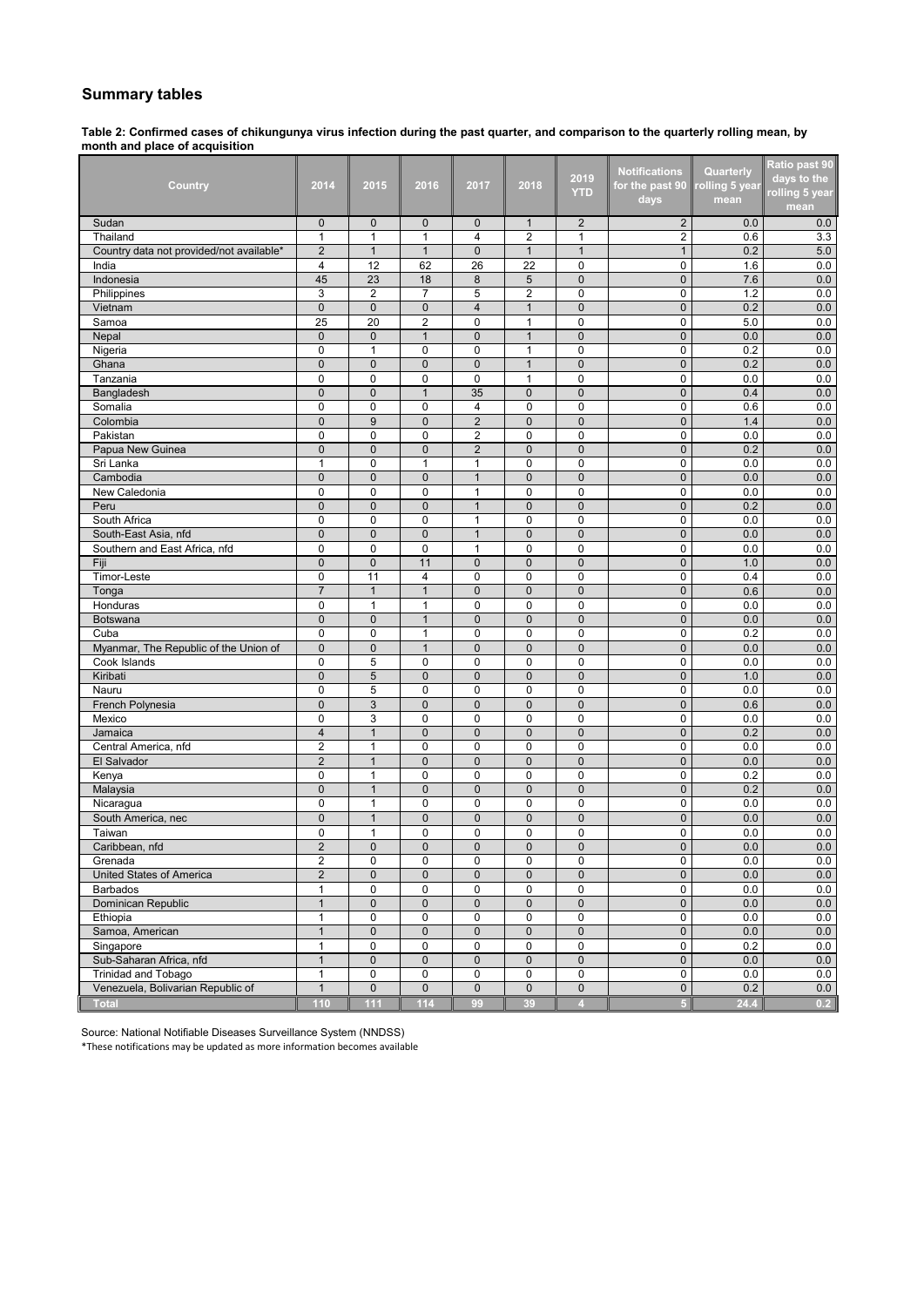# **Table 3: Confirmed and probable cases of dengue virus infection during the past quarter, and comparison to the quarterly rolling mean, by month and country of acquisition**

| Country                                              | 2014                           | 2015                         | 2016                                      | 2017                         | 2018                             | 2019<br><b>YTD</b>           | <b>Notifications for</b><br>the past 90<br>days | Quarterly rolling 5<br>year mean | Ratio past 90 days<br>to the rolling 5 year<br>mean |
|------------------------------------------------------|--------------------------------|------------------------------|-------------------------------------------|------------------------------|----------------------------------|------------------------------|-------------------------------------------------|----------------------------------|-----------------------------------------------------|
| Indonesia<br>Thailand                                | 813<br>137                     | 970<br>133                   | 1,344<br>101                              | 210<br>141                   | 131<br>154                       | 116<br>31                    | 119<br>34                                       | 244.6<br>25.6                    | 0.5<br>1.3                                          |
| Philippines                                          | 67                             | 73                           | 83                                        | 37                           | 61                               | 19                           | 22                                              | 20.0                             | 1.1                                                 |
| Vietnam                                              | 15<br>81                       | 25                           | 44<br>66                                  | 44<br>39                     | 29<br>22                         | 14<br>14                     | 15<br>14                                        | 11.4<br>21.0                     | 1.3<br>0.7                                          |
| Malaysia<br>Country data not provided/not available* | 14                             | 81<br>32                     | $\overline{2}$                            | 4                            | 11                               | 12                           | 13                                              | 3.6                              | 3.6                                                 |
| Cambodia                                             | 10                             | 20                           | 22                                        | $\overline{7}$               | 27                               | 11                           | 12                                              | 2.0                              | 6.0                                                 |
| Sri Lanka<br>Fiji                                    | 40<br>106                      | 39<br>10                     | 57<br>11                                  | 104<br>47                    | 60<br>26                         | 9<br>10                      | 11<br>10                                        | 20.6<br>21.6                     | 0.5<br>0.5                                          |
| India                                                | 37                             | 51                           | 88                                        | 152                          | 114                              | 6                            | 7                                               | 10.2                             | 0.7                                                 |
| Nauru                                                | 11                             | $\mathbf{1}$                 | $\mathbf 0$                               | 10                           | 6                                | $\overline{4}$               | 5                                               | 1.8                              | 2.8                                                 |
| South-East Asia, nfd<br>Singapore                    | 5<br>15                        | 17<br>15                     | 29<br>14                                  | 11<br>$\sqrt{5}$             | 17<br>$\bf 8$                    | 4<br>4                       | 4<br>4                                          | 5.0<br>4.2                       | 0.8<br>$1.0$                                        |
| Solomon Islands                                      | 8                              | 7                            | 43                                        | 32                           | 4                                | 4                            | 4                                               | 7.6                              | 0.5                                                 |
| Papua New Guinea                                     | 11                             | 29                           | 106                                       | 25                           | 31                               | $\ensuremath{\mathsf{3}}$    | $\overline{4}$<br>4                             | 9.8                              | 0.4                                                 |
| Maldives<br>Timor-Leste                              | 5<br>36                        | 5<br>15                      | 6<br>35                                   | 3<br>28                      | 13<br>5                          | 1<br>$\overline{\mathbf{c}}$ | $\overline{2}$                                  | 0.2<br>8.6                       | 20.0<br>0.2                                         |
| China (excludes SARs and Taiwan)                     | 2                              | 2                            | 0                                         | $\mathbf{1}$                 | 3                                | 2                            | 2                                               | 0.6                              | 3.3                                                 |
| Kenya<br>New Caledonia                               | 2<br>1                         | $\pmb{0}$<br>1               | $\overline{\mathbf{c}}$<br>$\overline{2}$ | $\pmb{0}$<br>10              | $\pmb{0}$<br>5                   | $\overline{\mathbf{c}}$<br>1 | $\overline{\mathbf{c}}$<br>2                    | 0.0<br>1.6                       | $0.0\,$<br>1.3                                      |
| Bangladesh                                           | $\mathbf{1}$                   | 16                           | 13                                        | 16                           | 13                               | $\mathbf{1}$                 | $\mathbf{1}$                                    | 0.4                              | 2.5                                                 |
| Vanuatu                                              | 33                             | $\mathbf{1}$                 | $\overline{4}$                            | 97                           | 3                                | 1                            | 1                                               | 21.6                             | 0.0                                                 |
| Colombia<br>Nepal                                    | 3<br>0                         | $\mathbf 0$<br>0             | $\overline{2}$<br>3                       | $\overline{2}$<br>3          | $\overline{2}$<br>0              | $\mathbf{1}$<br>1            | $\mathbf{1}$<br>$\mathbf{1}$                    | 0.8<br>0.0                       | $1.3$<br>0.0                                        |
| Ghana                                                | 0                              | $\mathbf 0$                  | $\mathbf 0$                               | $\mathbf 0$                  | $\mathbf 0$                      | $\mathbf{1}$                 | $\mathbf{1}$                                    | 0.0                              | $0.0\,$                                             |
| Liberia<br>Samoa                                     | 0<br>$\mathbf{1}$              | 0<br>10                      | 0<br>41                                   | $\pmb{0}$<br>49              | $\mathsf 0$<br>82                | 1<br>$\mathsf 0$             | 1<br>$\pmb{0}$                                  | 0.0                              | 0.0<br>0.0                                          |
| Tonga                                                | 15                             | 36                           | $\mathbf{1}$                              | $\pmb{0}$                    | 23                               | 0                            | 0                                               | 25.4<br>10.0                     | 0.0                                                 |
| Kiribati                                             | $\pmb{0}$                      | $\mathsf{O}\xspace$          | $\pmb{0}$                                 | $\pmb{0}$                    | 11                               | $\mathbf 0$                  | $\mathsf{O}$                                    | 0.0                              | $0.0\,$                                             |
| French Polynesia<br>Pakistan                         | 10<br>0                        | 1<br>4                       | $\overline{7}$<br>4                       | 0<br>$\pmb{0}$               | $\overline{4}$<br>$\overline{4}$ | 0<br>0                       | 0<br>$\mathbf 0$                                | 1.0<br>0.0                       | 0.0<br>$0.0\,$                                      |
| Myanmar, The Republic of the Union of                | 9                              | 11                           | 3                                         | 11                           | 3                                | 0                            | 0                                               | 1.6                              | 0.0                                                 |
| Mexico                                               | $\overline{1}$                 | $\overline{2}$               | 3                                         | $\mathbf{3}$                 | 3                                | $\mathbf 0$                  | $\pmb{0}$                                       | 0.6                              | $0.0\,$                                             |
| South Africa<br>Somalia                              | 0<br>2                         | 0<br>$\mathbf{1}$            | 0<br>$\mathsf 3$                          | 0<br>$\overline{\mathbf{c}}$ | 3<br>$\mathbf 2$                 | 0<br>$\pmb{0}$               | 0<br>$\pmb{0}$                                  | 0.0<br>0.4                       | 0.0<br>$0.0\,$                                      |
| Brazil                                               | 2                              | 9                            | $\overline{7}$                            | 0                            | $\overline{2}$                   | 0                            | 0                                               | 1.8                              | 0.0                                                 |
| South America, nec                                   | $\overline{1}$<br>$\mathbf{1}$ | 0                            | $\overline{2}$<br>$\mathbf{1}$            | 0<br>$\pmb{0}$               | $\overline{c}$<br>$\overline{2}$ | $\mathsf 0$<br>$\pmb{0}$     | $\mathsf 0$<br>$\mathsf 0$                      | 0.2                              | $0.0\,$                                             |
| Southern Asia, nfd<br>Hong Kong (SAR of China)       | 1                              | $\mathbf{1}$                 | $\mathsf{O}\xspace$                       | $\mathsf{O}\xspace$          | $\overline{2}$                   | $\mathbf 0$                  | $\mathbf 0$                                     | 0.2<br>0.2                       | 0.0<br>0.0                                          |
| Sub-Saharan Africa, nfd                              | 0                              | 0                            | 0                                         | 3                            | 1                                | 0                            | 0                                               | 0.2                              | 0.0                                                 |
| Nigeria<br>Tanzania                                  | $\mathbf{1}$<br>3              | 0<br>0                       | $\mathbf 0$<br>0                          | $\overline{2}$<br>1          | $\mathbf{1}$<br>1                | $\mathsf 0$<br>0             | 0<br>0                                          | 0.2<br>0.4                       | 0.0<br>0.0                                          |
| Uganda                                               | $\mathbf{1}$                   | $\mathbf 0$                  | $\mathbf 0$                               | $\mathbf{1}$                 | $\mathbf{1}$                     | $\bf 0$                      | $\mathbf 0$                                     | 0.4                              | 0.0                                                 |
| Oceania and Antarctica, nfd                          | 0                              | 0                            | 0                                         | $\mathbf{1}$                 | 1                                | 0                            | 0                                               | 0.2                              | 0.0                                                 |
| Sierra Leone<br>Japan                                | $\pmb{0}$<br>1                 | $\mathsf 0$<br>0             | $\mathbf 0$<br>1                          | $\mathbf{1}$<br>$\pmb{0}$    | $\mathbf{1}$<br>1                | $\pmb{0}$<br>0               | $\pmb{0}$<br>0                                  | 0.2<br>0.2                       | $0.0\,$<br>0.0                                      |
| Paraguay                                             | 0                              | $\mathbf{0}$                 | $\mathbf{1}$                              | $\pmb{0}$                    | $\mathbf{1}$                     | $\pmb{0}$                    | 0                                               | 0.4                              | $0.0\,$                                             |
| Polynesia (excludes Hawaii), nfd                     | 1<br>$\pmb{0}$                 | 0                            | 0<br>$\pmb{0}$                            | 0<br>$\pmb{0}$               | 1                                | 0<br>$\pmb{0}$               | 0<br>$\pmb{0}$                                  | 0.0<br>0.0                       | 0.0<br>$0.0\,$                                      |
| Burkina Faso<br>Guinea                               | 0                              | 0<br>0                       | 0                                         | 0                            | $\mathbf{1}$<br>$\mathbf{1}$     | 0                            | 0                                               | 0.0                              | 0.0                                                 |
| Japan and the Koreas, nfd                            | 0                              | $\mathsf 0$                  | $\pmb{0}$                                 | $\pmb{0}$                    | $\mathbf{1}$                     | $\pmb{0}$                    | $\pmb{0}$                                       | 0.0                              | $0.0\,$                                             |
| Palau<br>Overseas - Country unknown                  | 0<br>3                         | 0<br>$\overline{\mathbf{c}}$ | 0<br>11                                   | 0<br>$\overline{\mathbf{4}}$ | $\mathbf{1}$<br>$\mathbf 0$      | 0<br>$\pmb{0}$               | 0<br>$\mathsf{O}\xspace$                        | 0.0<br>1.8                       | 0.0<br>$0.0\,$                                      |
| South America, nfd                                   | 0                              | 6                            | $\overline{4}$                            | $\mathbf{1}$                 | 0                                | 0                            | 0                                               | 0.6                              | 0.0                                                 |
| Laos                                                 | 0<br>0                         | $\overline{2}$<br>1          | 3<br>$\mathbf{1}$                         | $\mathbf{1}$<br>1            | $\mathsf 0$<br>0                 | 0<br>0                       | $\pmb{0}$<br>0                                  | 0.0                              | $0.0\,$<br>0.0                                      |
| Ethiopia<br>Mauritius                                | 0                              | $\mathbf 0$                  | $\mathbf{1}$                              | $\mathbf{1}$                 | $\mathsf 0$                      | $\pmb{0}$                    | $\mathbf 0$                                     | 0.0<br>0.0                       | 0.0                                                 |
| Samoa, American                                      | 0                              | 0                            | $\mathbf{1}$                              | $\mathbf{1}$                 | $\pmb{0}$                        | 0                            | 0                                               | 0.0                              | 0.0                                                 |
| Congo, Republic of<br>Italy                          | 1<br>0                         | $\pmb{0}$<br>0               | $\mathbf 0$<br>0                          | $\mathbf{1}$<br>1            | 0<br>0                           | $\pmb{0}$<br>0               | 0<br>0                                          | 0.0<br>0.0                       | 0.0<br>0.0                                          |
| Niue                                                 | 0                              | 0                            | $\pmb{0}$                                 | $\mathbf{1}$                 | $\mathbf 0$                      | $\pmb{0}$                    | 0                                               | 0.0                              | 0.0                                                 |
| Southern and East Africa,                            |                                |                              |                                           |                              |                                  |                              | 0                                               | 0.0                              | 0.0                                                 |
| Spain<br>Cuba                                        | 0<br>2                         | 0<br>3                       | $\pmb{0}$<br>3                            | 1<br>$\mathsf 0$             | $\pmb{0}$<br>0                   | 0<br>0                       | 0<br>$\mathsf{o}\,$                             | $0.0\,$<br>0.2                   | 0.0<br>0.0                                          |
| Nicaragua                                            | $\overline{2}$                 | $\overline{2}$               | $\ensuremath{\mathsf{3}}$                 | $\pmb{0}$                    | $\mathbf 0$                      | 0                            | 0                                               | 0.6                              | 0.0                                                 |
| Argentina<br>Costa Rica                              | 0<br>4                         | 0<br>$\mathbf{1}$            | 3<br>$\sqrt{2}$                           | 0<br>$\pmb{0}$               | 0<br>$\pmb{0}$                   | 0<br>0                       | 0<br>$\mathsf{O}\xspace$                        | 0.4<br>0.2                       | 0.0<br>0.0                                          |
| Guatemala                                            | $\overline{\mathbf{c}}$        | $\mathbf{1}$                 | $\overline{2}$                            | 0                            | 0                                | 0                            | 0                                               | 0.2                              | 0.0                                                 |
| Taiwan                                               | 0                              | $\mathbf{1}$                 | $\overline{\mathbf{c}}$                   | $\pmb{0}$                    | $\pmb{0}$                        | $\pmb{0}$                    | $\pmb{0}$                                       | 0.2                              | $0.0\,$                                             |
| Peru<br>Seychelles                                   | 1<br>0                         | $\mathbf 0$<br>0             | $\overline{2}$<br>$\overline{2}$          | $\mathbf 0$<br>$\pmb{0}$     | $\mathbf 0$<br>0                 | $\mathbf 0$<br>$\pmb{0}$     | $\mathsf{O}$<br>$\mathsf{O}\xspace$             | 0.2<br>0.0                       | 0.0<br>0.0                                          |
| Mainland South-East Asia, nfd                        | $\overline{\mathbf{c}}$        | 4                            | $\mathbf{1}$                              | 0                            | 0                                | 0                            | 0                                               | 0.4                              | 0.0                                                 |
| Polynesia (excludes Hawaii), nec                     | $\overline{2}$                 | $\mathbf{1}$                 | $\mathbf{1}$                              | $\pmb{0}$                    | $\mathbf 0$                      | $\pmb{0}$                    | $\mathsf{O}\xspace$                             | 0.0                              | 0.0                                                 |
| United States of America<br>Brunei Darussalam        | 0<br>$\mathbf{1}$              | 1<br>$\mathbf 0$             | $\mathbf{1}$<br>$\mathbf{1}$              | $\pmb{0}$<br>$\pmb{0}$       | $\pmb{0}$<br>$\mathbf 0$         | 0<br>$\mathsf 0$             | 0<br>$\mathbf 0$                                | 0.2<br>0.0                       | 0.0<br>0.0                                          |
| Central America, nfd                                 | $\mathbf{1}$                   | 0                            | $\mathbf{1}$                              | $\pmb{0}$                    | $\pmb{0}$                        | 0                            | 0                                               | 0.2                              | 0.0                                                 |
| Melanesia, nfd<br>Sudan                              | $\overline{1}$<br>$\mathbf{1}$ | $\mathbf 0$<br>0             | $\mathbf{1}$<br>$\mathbf{1}$              | $\pmb{0}$<br>0               | $\pmb{0}$<br>0                   | $\mathsf 0$<br>0             | 0<br>$\mathsf{O}\xspace$                        | 0.0<br>0.0                       | 0.0<br>0.0                                          |
| Cook Islands                                         | $\pmb{0}$                      | $\mathsf{O}\xspace$          | $\mathbf{1}$                              | $\pmb{0}$                    | $\mathsf{O}$                     | $\pmb{0}$                    | $\mathsf{O}\xspace$                             | $0.0\,$                          | 0.0                                                 |
| Dominican Republic                                   | 0                              | 0                            | $\mathbf{1}$                              | 0                            | 0                                | 0                            | 0                                               | 0.2                              | 0.0                                                 |
| El Salvador<br>Jordan                                | 0<br>0                         | 0<br>0                       | $\mathbf{1}$<br>1                         | $\pmb{0}$<br>0               | $\pmb{0}$<br>0                   | 0<br>0                       | $\pmb{0}$<br>$\mathbf{0}$                       | $0.2\,$<br>0.2                   | 0.0<br>0.0                                          |
| South Sudan                                          | 0                              | 0                            | $\mathbf{1}$                              | $\pmb{0}$                    | $\pmb{0}$                        | $\pmb{0}$                    | $\mathsf{O}\xspace$                             | 0.0                              | 0.0                                                 |
| Tokelau                                              | 0                              | 0                            | $\mathbf{1}$                              | $\pmb{0}$                    | 0                                | 0                            | 0                                               | 0.2                              | 0.0                                                 |
| Venezuela, Bolivarian Republic of<br>Zambia          | 0<br>0                         | 0<br>$\mathbf 0$             | $\mathbf{1}$<br>$\mathbf{1}$              | $\pmb{0}$<br>$\pmb{0}$       | $\pmb{0}$<br>$\mathbf 0$         | $\pmb{0}$<br>0               | $\mathsf{O}\xspace$<br>$\mathsf 0$              | 0.2<br>0.0                       | 0.0<br>0.0                                          |
| North Africa, nfd                                    | $\overline{\mathbf{c}}$        | $\mathbf{1}$                 | $\pmb{0}$                                 | $\pmb{0}$                    | $\pmb{0}$                        | $\pmb{0}$                    | 0                                               | 0.2                              | $0.0\,$                                             |
| Djibouti<br>Eastern Europe, nfd                      | 0<br>$\mathsf{O}\xspace$       | 1<br>$\mathbf{1}$            | 0<br>$\mathsf{O}\xspace$                  | 0<br>$\mathsf{O}\xspace$     | 0<br>$\mathsf{O}\xspace$         | 0<br>$\pmb{0}$               | 0<br>$\mathsf{O}\xspace$                        | 0.0<br>0.0                       | 0.0<br>0.0                                          |
| Eritrea                                              | 0                              | 1                            | 0                                         | 0                            | 0                                | 0                            | 0                                               | 0.0                              | 0.0                                                 |
| Saudi Arabia                                         | 0                              | $\mathbf{1}$                 | $\pmb{0}$                                 | 0                            | 0                                | $\mathsf 0$                  | $\mathbf 0$                                     | 0.0                              | 0.0                                                 |
| Tuvalu<br>Barbados                                   | 2<br>$\mathbf{1}$              | 0<br>$\mathbf 0$             | $\pmb{0}$<br>$\mathsf{O}\xspace$          | 0<br>$\pmb{0}$               | 0<br>$\mathsf{O}\xspace$         | 0<br>$\mathsf 0$             | 0<br>$\mathsf{O}\xspace$                        | 0.0<br>0.0                       | 0.0<br>0.0                                          |
| Honduras                                             | $\mathbf{1}$                   | 0                            | $\pmb{0}$                                 | $\pmb{0}$                    | $\pmb{0}$                        | 0                            | 0                                               | 0.0                              | 0.0                                                 |
| Panama                                               | $\mathbf{1}$                   | 0                            | $\bf 0$                                   | $\pmb{0}$                    | $\pmb{0}$                        | $\mathsf 0$                  | $\mathbf 0$                                     | 0.2                              | 0.0                                                 |
| <b>Total</b>                                         | 1.533                          | 1.649                        | 2.206                                     | 1.116                        | 901                              | 275                          | 296                                             | 493.0                            | 0.6                                                 |

Source: National Notifiable Diseases Surveillance System (NNDSS)

 $\mathcal{A}$ 

NFD- Not further defined \*These notifications may be updated as more information becomes available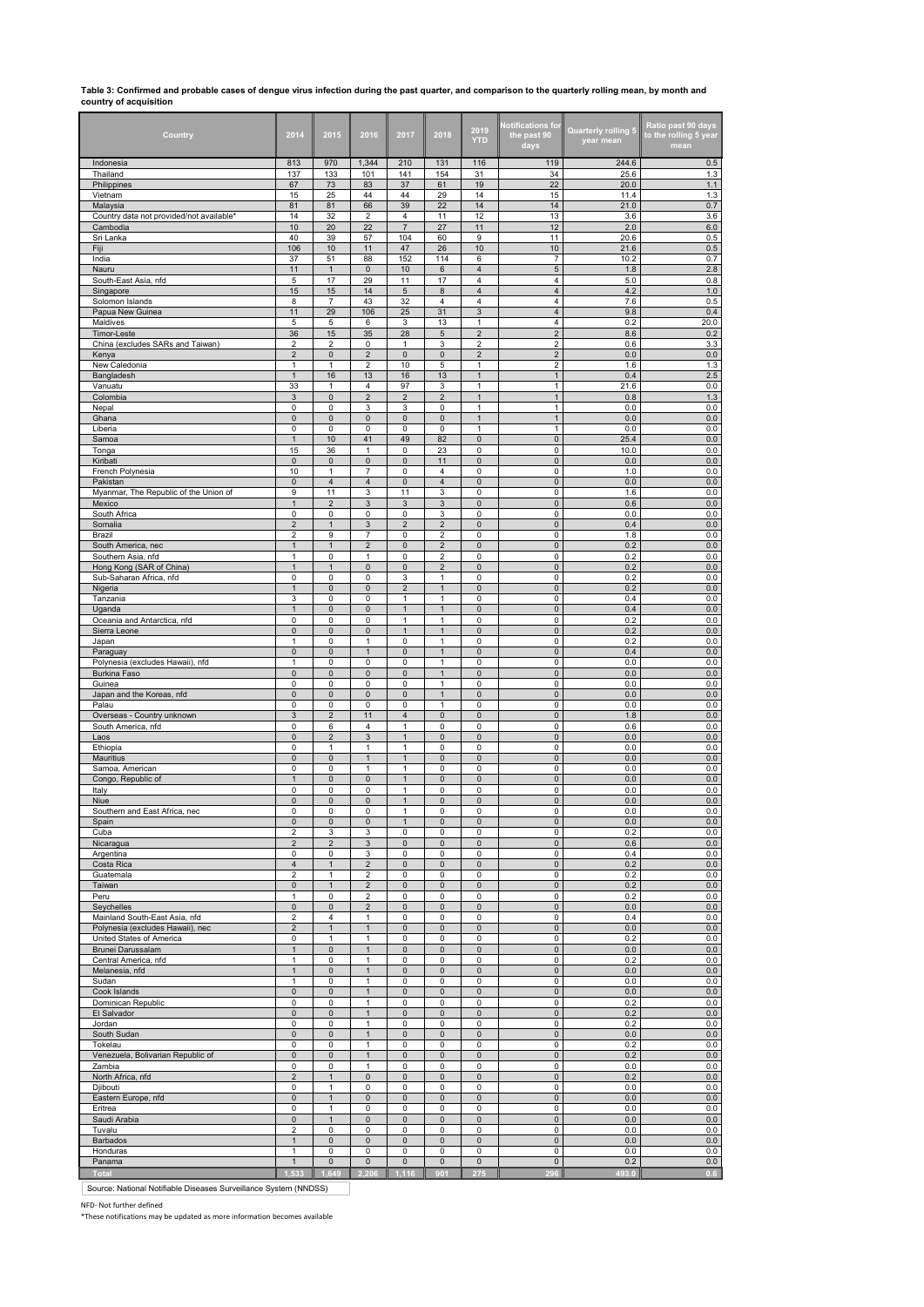## **Table 4: Confirmed malaria during the past quarter, and comparison to the quarterly rolling mean, by month and country of acquisition**

| Country                                       | 2014                          | 2015                     | 2016                         | 2017                         | 2018                         | 2019<br><b>YTD</b>                 | <b>Notifications for the</b><br>past 90 days | <b>Quarterly rolling 5 year</b><br>mean | Ratio past 90 days to<br>the rolling 5 year mean |
|-----------------------------------------------|-------------------------------|--------------------------|------------------------------|------------------------------|------------------------------|------------------------------------|----------------------------------------------|-----------------------------------------|--------------------------------------------------|
| Country data not provided/not available*      | 3                             | 3                        | $\overline{2}$               | $\overline{2}$               | 28                           | 16                                 | 16                                           | 2.0                                     | 8.0                                              |
| Papua New Guinea<br>Tanzania                  | 30<br>12                      | 38<br>8                  | 45<br>14                     | 62<br>4                      | 58<br>26                     | 10<br>$\overline{7}$               | 13<br>9                                      | 16.2<br>1.8                             | 0.8<br>5.0                                       |
| Uganda                                        | 19                            | 19                       | 16                           | 25                           | 35                           | 6                                  | $\overline{7}$                               | 6.0                                     | 1.2                                              |
| Burundi                                       | $\mathbf{1}$                  | $\mathbf{1}$             | $\overline{4}$               | $\overline{7}$               | 5                            | $\sqrt{5}$                         | $\,$ 5 $\,$                                  | 1.6                                     | 3.1                                              |
| Zambia<br>Guinea                              | 10<br>$\mathbf{1}$            | 6<br>$\pmb{0}$           | 11<br>$\sqrt{5}$             | 3<br>10                      | 6<br>5                       | 4<br>$\overline{4}$                | 4<br>$\overline{4}$                          | 2.8<br>2.0                              | 1.4<br>2.0                                       |
| Sudan                                         | 29                            | 29                       | 23                           | 25                           | 24                           | 3                                  | 3                                            | 9.6                                     | 0.3                                              |
| Sierra Leone                                  | 15                            | 3                        | 11                           | 22                           | 12                           | 3                                  | 3                                            | 4.8                                     | 0.6                                              |
| Congo, Democratic Republic of                 | $\mathbf{1}$                  | 1                        | $\overline{4}$               | 4                            | 12                           | 3                                  | 3                                            | 0.6                                     | 5.0                                              |
| Congo, Republic of<br>Sub-Saharan Africa, nfd | 5<br>6                        | 3<br>0                   | 3<br>$\overline{4}$          | $\overline{2}$<br>4          | 5<br>4                       | $\mathbf{3}$<br>3                  | $\mathbf{3}$<br>3                            | 0.4<br>1.2                              | $7.5\,$<br>2.5                                   |
| Ghana                                         | 15                            | 6                        | $6\phantom{1}6$              | 16                           | 9                            | $\overline{2}$                     | 3                                            | 1.8                                     | 1.7                                              |
| Nigeria                                       | 5                             | 16                       | 15                           | 20                           | 28                           | $\overline{2}$                     | $\overline{2}$                               | 2.8                                     | 0.7                                              |
| Kenya                                         | 17                            | 15                       | 20                           | 12                           | 15                           | $\overline{2}$                     | $\overline{2}$                               | 5.4                                     | 0.4                                              |
| Solomon Islands<br>India                      | 5<br>42                       | 6<br>17                  | $\overline{7}$<br>26         | 9<br>31                      | 12<br>22                     | $\overline{2}$<br>$\mathbf{1}$     | $\overline{2}$<br>$\mathbf{1}$               | 3.4<br>3.8                              | 0.6<br>0.3                                       |
| South Sudan                                   | 3                             | 0                        | 12                           | 15                           | 8                            | $\mathbf{1}$                       | $\mathbf{1}$                                 | 1.8                                     | 0.6                                              |
| Liberia                                       | $\overline{4}$                | 3                        | $\mathbf{1}$                 | 10                           | $\overline{2}$               | $\mathbf{1}$                       | $\mathbf{1}$                                 | 0.8                                     | 1.3                                              |
| Mozambique                                    | 3                             | 1                        | $\mathbf{1}$                 | 3                            | $\overline{\mathbf{c}}$      | $\mathbf{1}$                       | $\mathbf{1}$                                 | 0.6                                     | 1.7                                              |
| Rwanda<br>Zimbabwe                            | $\mathbf{1}$<br>3             | $\overline{4}$<br>3      | $\mathbf{1}$<br>0            | $\mathbf{1}$<br>4            | $\overline{2}$<br>0          | $\mathbf{1}$<br>1                  | $\mathbf{1}$<br>$\mathbf{1}$                 | 1.0<br>0.6                              | 1.0<br>1.7                                       |
| Thailand                                      | $\mathbf{1}$                  | $\overline{2}$           | $\pmb{0}$                    | $\overline{2}$               | 0                            | $\mathbf{1}$                       | $\mathbf{1}$                                 | 0.0                                     | 0.0                                              |
| Ethiopia                                      | 5                             | 5                        | $\mathbf{1}$                 | $\overline{\mathbf{c}}$      | 5                            | 0                                  | $\mathbf{1}$                                 | 0.6                                     | 1.7                                              |
| Chad                                          | $\mathbf{1}$                  | $\mathbf{0}$             | $\mathbf 0$                  | 0                            | 17                           | $\mathsf 0$                        | $\mathsf{O}\xspace$                          | 0.2                                     | 0.0                                              |
| Pakistan<br>Cambodia                          | 14<br>$\overline{\mathbf{4}}$ | 6<br>3                   | 5<br>$\mathsf 0$             | 9<br>4                       | 11<br>6                      | 0<br>0                             | 0<br>$\mathsf{O}\xspace$                     | 1.0<br>2.0                              | 0.0<br>0.0                                       |
| South Africa                                  | $\overline{2}$                | $\mathbf{1}$             | $\overline{2}$               | 6                            | 5                            | 0                                  | 0                                            | 0.6                                     | 0.0                                              |
| Malawi                                        | $\mathbf{1}$                  | 0                        | 8                            | 3                            | 5                            | $\mathsf 0$                        | $\mathbf 0$                                  | 1.0                                     | 0.0                                              |
| Indonesia                                     | 23                            | 6                        | 15                           | 15                           | 4                            | 0                                  | $\mathbf 0$                                  | 3.8                                     | 0.0                                              |
| Cote d'Ivoire                                 | $\overline{2}$<br>1           | $\mathbf{0}$<br>0        | 2                            | $\overline{2}$<br>1          | $\overline{4}$<br>3          | $\mathbf 0$<br>0                   | $\mathbf 0$<br>0                             | 1.0<br>0.0                              | 0.0<br>0.0                                       |
| Burkina Faso<br>Central and West Africa, nfd  | $\mathbf{1}$                  | 1                        | 3<br>$\mathbf{1}$            | $\mathbf{1}$                 | 3                            | 0                                  | $\mathsf{O}\xspace$                          | 0.6                                     | 0.0                                              |
| Cameroon                                      | $\mathbf{1}$                  | 5                        | $\mathbf{1}$                 | $\mathbf{1}$                 | $\overline{c}$               | 0                                  | $\mathbf 0$                                  | 0.0                                     | 0.0                                              |
| Malaysia                                      | $\mathbf{1}$                  | $\mathbf{0}$             | $\pmb{0}$                    | $\mathbf{1}$                 | $\overline{\mathbf{c}}$      | $\mathsf 0$                        | $\mathsf{O}\xspace$                          | 0.2                                     | 0.0                                              |
| Senegal<br>Peru                               | 0<br>$\overline{\mathbf{c}}$  | 1<br>$\mathbf{1}$        | 0<br>$\mathsf 0$             | 0<br>$\mathbf{1}$            | 2<br>$\mathbf{1}$            | $\mathbf 0$<br>0                   | 0<br>$\mathsf{O}\xspace$                     | 0.4<br>0.2                              | 0.0<br>0.0                                       |
| Vietnam                                       | 0                             | $\mathbf 0$              | $\mathbf 0$                  | $\mathbf{1}$                 | $\mathbf{1}$                 | 0                                  | 0                                            | 0.2                                     | 0.0                                              |
| Korea, Republic of (South)                    | $\mathbf{1}$                  | $\mathbf{0}$             | $\overline{2}$               | $\mathbf 0$                  | $\mathbf{1}$                 | $\mathsf 0$                        | $\mathbf 0$                                  | 0.0                                     | 0.0                                              |
| <b>Equatorial Guinea</b>                      | $\mathbf 0$                   | 0                        | $\mathbf{1}$                 | 0                            | 1                            | 0                                  | $\mathbf 0$                                  | 0.2                                     | 0.0                                              |
| Niger<br>Laos                                 | $\mathbf 0$<br>$\mathbf{1}$   | $\mathbf{0}$<br>1        | $\mathbf{1}$<br>0            | $\pmb{0}$<br>0               | $\mathbf{1}$<br>1            | $\mathbf 0$<br>0                   | $\mathsf{O}\xspace$<br>0                     | 0.0<br>0.4                              | 0.0<br>0.0                                       |
| Gabon                                         | $\mathbf{1}$                  | $\pmb{0}$                | $\mathbf 0$                  | 0                            | $\mathbf{1}$                 | 0                                  | $\mathsf{O}\xspace$                          | 0.2                                     | 0.0                                              |
| Western Sahara                                | $\mathbf{1}$                  | 0                        | $\mathbf 0$                  | 0                            | 1                            | 0                                  | $\mathbf 0$                                  | 0.2                                     | 0.0                                              |
| <b>Brazil</b>                                 | $\pmb{0}$                     | $\mathbf{0}$             | $\mathbf 0$                  | $\mathbf 0$                  | $\mathbf{1}$                 | $\mathbf 0$                        | $\mathsf{O}\xspace$                          | 0.0                                     | $0.0\,$                                          |
| Italy<br>Turkey                               | $\mathbf 0$<br>$\mathsf 0$    | $\mathbf 0$<br>$\pmb{0}$ | $\mathbf 0$<br>$\mathsf 0$   | 0<br>$\mathbf 0$             | $\mathbf{1}$<br>$\mathbf{1}$ | 0<br>$\mathbf 0$                   | 0<br>$\mathsf{O}\xspace$                     | 0.0<br>0.0                              | 0.0<br>0.0                                       |
| Afghanistan                                   | $\mathbf{1}$                  | $\mathbf{1}$             | $\mathbf 0$                  | 4                            | 0                            | 0                                  | 0                                            | 0.0                                     | 0.0                                              |
| Somalia                                       | $\mathbf 0$                   | $\mathbf 0$              | $\mathbf 0$                  | 3                            | 0                            | $\mathsf 0$                        | $\mathbf 0$                                  | 0.4                                     | 0.0                                              |
| Overseas - Country unknown                    | 11                            | 12                       | 20                           | $\overline{\mathbf{c}}$      | 0                            | 0                                  | 0                                            | 2.0                                     | 0.0                                              |
| Mali<br>South-East Asia, nfd                  | 3<br>0                        | $\overline{4}$<br>1      | $\overline{2}$<br>1          | $\overline{2}$<br>2          | 0<br>0                       | $\mathbf 0$<br>0                   | $\mathsf{O}\xspace$<br>0                     | 0.0<br>0.0                              | 0.0<br>0.0                                       |
| Southern and East Africa, nec                 | 5                             | $\mathbf{0}$             | $\overline{1}$               | $\overline{2}$               | $\mathbf{0}$                 | 0                                  | $\mathbf 0$                                  | 0.2                                     | 0.0                                              |
| Madagascar                                    | 0                             | 0                        | 1                            | 1                            | 0                            | 0                                  | 0                                            | 0.0                                     | 0.0                                              |
| Myanmar, The Republic of the Union of         | $\mathbf{1}$                  | $\mathbf{1}$             | $\mathbf 0$                  | $\mathbf{1}$                 | 0                            | $\mathsf 0$                        | $\mathsf{O}\xspace$                          | 0.2                                     | 0.0                                              |
| Eritrea<br>China (excludes SARs and Taiwan)   | 3<br>$\mathbf{1}$             | $\mathsf 0$<br>0         | 0<br>$\pmb{0}$               | $\mathbf{1}$<br>$\mathbf{1}$ | 0<br>0                       | $\mathsf 0$<br>$\mathsf{O}\xspace$ | 0<br>$\mathbf 0$                             | 0.0<br>0.0                              | 0.0<br>0.0                                       |
| Egypt                                         | $\mathbf{1}$                  | $\mathbf 0$              | $\mathbf 0$                  | $\mathbf{1}$                 | 0                            | 0                                  | 0                                            | 0.0                                     | 0.0                                              |
| Botswana                                      | $\mathsf 0$                   | $\pmb{0}$                | $\mathbf 0$                  | $\mathbf{1}$                 | $\mathsf 0$                  | $\mathsf 0$                        | $\mathbf 0$                                  | 0.0                                     | 0.0                                              |
| Philippines                                   | $\mathbf 0$                   | 0                        | $\mathsf 0$                  | $\mathbf{1}$                 | 0                            | 0                                  | $\mathbf 0$                                  | 0.0                                     | 0.0                                              |
| Saudi Arabia<br>South America, nec            | $\mathsf 0$<br>0              | $\pmb{0}$<br>0           | $\mathbf 0$<br>0             | $\mathbf{1}$<br>$\mathbf{1}$ | $\mathsf 0$<br>0             | $\mathsf{O}\xspace$<br>0           | $\mathbf 0$<br>0                             | 0.2<br>0.0                              | 0.0<br>0.0                                       |
| Angola                                        | $\pmb{0}$                     | $\pmb{0}$                | $\sqrt{2}$                   | $\pmb{0}$                    | $\mathsf 0$                  | $\mathsf 0$                        | $\mathbf 0$                                  | 0.2                                     | 0.0                                              |
| Guinea-Bissau                                 | $\mathbf{1}$                  | 0                        | $\mathbf{1}$                 | 0                            | 0                            | $\mathsf 0$                        | $\mathbf 0$                                  | 0.2                                     | 0.0                                              |
| Southern and East Africa, nfd                 | $\mathbf{1}$                  | $\pmb{0}$                | $\mathbf{1}$                 | $\mathbf 0$                  | 0                            | $\mathsf 0$                        | $\mathsf{O}\xspace$                          | 0.0                                     | $0.0\,$                                          |
| Central African Republic<br>Honduras          | 0<br>$\mathsf 0$              | $\mathbf 0$<br>0         | $\mathbf{1}$<br>$\mathbf{1}$ | 0<br>0                       | 0<br>0                       | $\mathsf 0$<br>$\pmb{0}$           | 0<br>$\mathbf 0$                             | 0.0<br>0.0                              | 0.0<br>0.0                                       |
| Singapore                                     | 0                             | $\mathbf{1}$             | $\mathbf 0$                  | 0                            | 0                            | 0                                  | 0                                            | 0.0                                     | 0.0                                              |
| Togo                                          | $\overline{2}$                | $\mathbf 0$              | $\mathsf 0$                  | $\pmb{0}$                    | 0                            | $\mathsf{O}\xspace$                | $\mathbf 0$                                  | 0.0                                     | 0.0                                              |
| Brunei Darussalam                             | $\mathbf{1}$                  | 0                        | $\mathsf 0$                  | 0                            | 0                            | 0                                  | $\mathbf 0$                                  | 0.0                                     | 0.0                                              |
| <b>United Arab Emirates</b>                   | $\mathbf{1}$                  | $\pmb{0}$                | $\mathbf 0$                  | $\mathsf 0$                  | $\mathsf 0$                  | $\mathsf 0$                        | $\mathsf{O}\xspace$                          | 0.0                                     | 0.0                                              |
| <b>Total</b>                                  | 325                           | 234                      | 304                          | 364                          | 400                          | 82                                 | 90                                           | 87.2                                    | 1.0                                              |

Source: National Notifiable Diseases Surveillance System (NNDSS) NFD- Not further defined